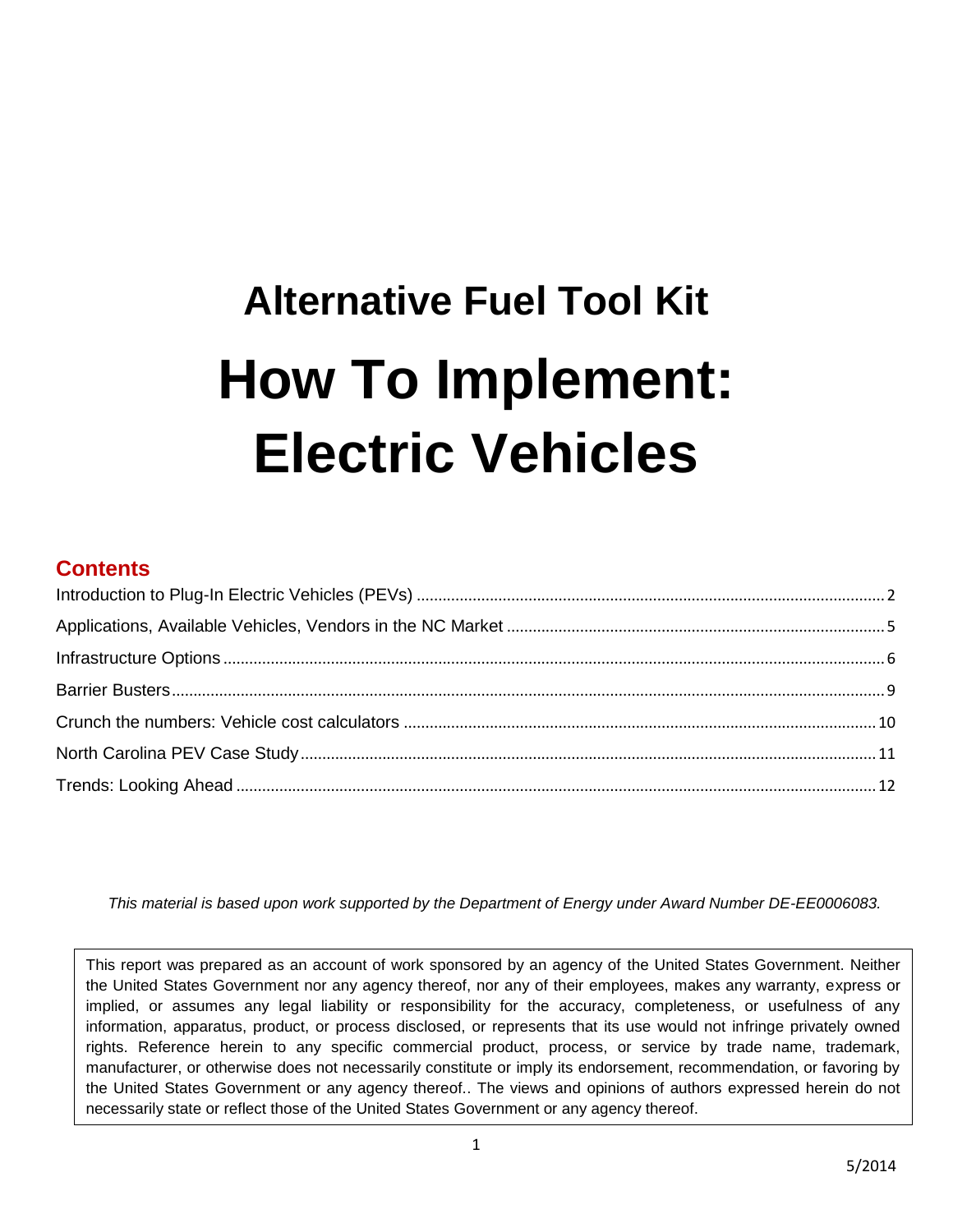# <span id="page-1-0"></span>**Introduction to Plug-In Electric Vehicles (PEVs)<sup>1</sup>**

There are a wide variety of electric vehicles available in North Carolina. A plug in electric vehicle (PEV) is any vehicle that plugs into the electric power grid to receive energy for propulsion. There are two types of PEVs on the market today:

A Plug-In Electric Vehicle (PEV) is any vehicle that plugs into the electric power grid to receive energy for propulsion.

- A Battery-Electric Vehicle (BEV) is a vehicle that only utilizes electricity for propulsion, which is stored in an on-board battery. This type of vehicle has no additional source of energy other than electricity from the power grid and stand alone renwable energy, such as solar arrays. Two examples of this type of vehicle on the market in North Carolina are the Ford Focus EV and the Nissan Leaf. Also included in the all-electric vehicle category are neighborhood electric vehicles (NEVs), which are four-wheeled allelectric vehicles that are limited to a top speed of 25 mph. NEVs are generally restricted to roads with a speed limit of 45 mph and under<sup>2</sup> and are commonly used for maintenance or security at universities and other large campus-style facilities.
- A Plug-in Hybrid Electric Vehicle (PHEV) is similar to a hybrid electric vehicle (having both a gas engine and an electric motor), but is able to recharge its battery by plugging into the electric power grid. Because PEVs can charge using the grid, they typically have larger capacity battery packs than hybrid electric vehicles (HEVs). The PHEV batteries can provide 10-60 miles of additional driving distance depending on the battery size. The Chevrolet Volt (a series hybrid) and Ford Fusion Energi (a parallel hybrid) are two examples of PHEVs that are available in North Carolina. With a combustion engine as

#### **Series vs. Parallel Hybrid Architecture:**

Hybrid electric vehicles, both the standard and plug-in varieties, combine a traditional internal combustion engine (ICE) and an electric motor to increase a vehicle's fuel efficiency. In a series hybrid, the wheels are driven by the electric motor only and the ICE acts as a generator to charge the batteries. In a parallel hybrid, the ICE and electric motor are attached to the transmission, and the wheels are driven by the electric motor, the ICE, or both simultaneously, depending upon driving conditions.

part of the PHEV architecture, some of the barriers associated with battery-electric vehicles, such as range limitations, do not apply.

Hybrid electric vehicles (HEVs) use both an electric motor and and an internal combustion engine to propel the vehicle, but do do not require an additional electric source and are not to be confused with PHEVs. The most popular HEV in the United States is the Toyota Prius. HEVs were introduced in the U.S. market place in the late 1990's. PEVs were introduced into the US market in 2010, but were not available in most parts of North Carolina until late 2011.

Although PEVs have

only been available for purchase for a few years, the sales in the US are strong and steadily increasing. As of December 2013, there were over 170,000 cumulative electric vehicle sales<sup>3</sup> in the U.S., which is outpacing hybrid electric vehicle sales over their initial three year deployment time period. By 2022 Navigant Research estimates that there will be nearly 2.6 million PEVs in the  $\overline{U}$ .S.<sup>4</sup> NC DMV data for North Carolina from August 2013 showed over 1,600 PEVs registered in the state, an increase of over 130% from the previous year.

Plug-in Electric Vehicle Sales (2010-2013):

- $\bullet$  U.S. 170,000
- NC 1,600

By 2022, estimates indicate there will be nearly 2.6 million PEVs in the U.S.

 $\overline{\phantom{a}}$ 

Advanced Energy, "Community Planning Guide for Plug-in Electric Vehicles" (2011), 7, 9.

<sup>&</sup>lt;sup>2</sup> Neighborhood Electric Vehicles, http://en.wikipedia.org/wiki/Neighborhood\_Electric\_Vehicle Electric Drive Sales,<http://www.electricdrive.org/index.php?ht=d/sp/i/20952/pid/20952>

<sup>4</sup> <http://www.navigantresearch.com/newsroom/nearly-2-6-million-plug-in-electric-vehicles-will-be-sold-in-the-united-states-between-2013-and-2022>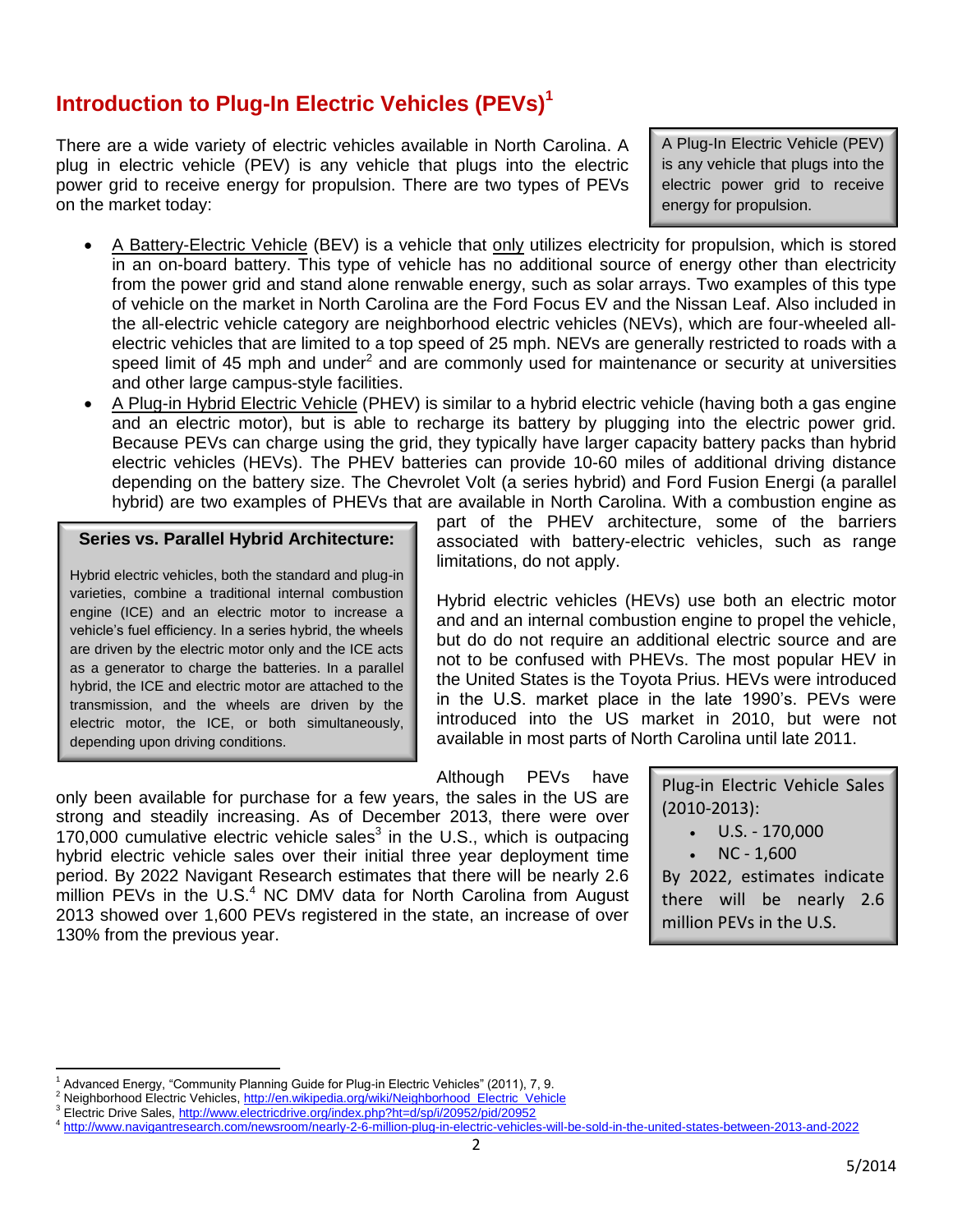# **Benefits of Plug-in Electric Vehicles**

There are many benefits to driving PEVs including lower cost, energy security, fewer emissions, and better performance.

- Lower Cost: PEVs have lower fuel and maintenance costs, which can be enough to offset higher vehicle purchase costs (purchase costs will be offset more quickly with higher annual miles). PEVs can run at a cost equivalent to \$0.50 - \$0.70 per gallon of gasoline.<sup>5</sup> Additionally, electricity rates are fairly stable compared to the price of gasoline, allowing for more accurate long-term fleet budgeting and planning. The existing power grid has ample capacity to handle vehicle charging, especially during offpeak times.
- Energy Security: The United States transportation system is currently heavily dependent on oil, with around 45% of its petroleum being imported in 2011.<sup>6</sup> PEVs utilize a domestically-produced fuel source, so replacing typical passenger vehicles with PEVs provides the U.S. with an opportunity to make a significant decrease in petroleum use, increasing energy security.
- Fewer Emissions: PEVs are a much cleaner vehicle choice. PEVs have significantly lower emissions than conventional vehicles<sup>7</sup>, and BEVs actually have zero tailpipe emissions. Lower emissions mean improved air quality, which contributes to improving the environment and public health.

|                             | <b>Conventional Gasoline Vehicle</b> | <b>Battery-Electric</b> |              |                        |  |  |
|-----------------------------|--------------------------------------|-------------------------|--------------|------------------------|--|--|
| <b>Emission Category</b>    | <b>Upstream/Refinery</b>             | Vehicle (T2B5)          | <b>Total</b> | <b>Vehicle (Total)</b> |  |  |
| $\vert$ CO2 (gram/mile)     | 65.3                                 | 343                     | 408          | 153                    |  |  |
| SO2 (gram/mile)             | 0.075                                | 0.004                   | 0.08         | $0.18*$<br>$(-0)$      |  |  |
| NO <sub>x</sub> (gram/mile) | 0.111                                | 0.072                   | 0.18         | 0.10                   |  |  |

#### **Emission Comparison\***

\*SO2 emission increase in the electricity sector is theoretical, but hard caps in NC prevent any net increase in utility emissions. Upstream and vehicle emissions for conventional gas vehicles interpolated from NREL report,

<http://www.nrel.gov/docs/fy07osti/41410.pdf> p.21-23; Electricity emissions for NC grid from [www.eia.gov;](http://www.eia.gov/) Analysis by Mike Waters, Duke Energy and Chris Werner, NCCETC.

#### **CO2 Content of Gasoline:**

The CO2 emissions in gram/mile expressed above can also be expressed in pounds. A gallon of gasoline, when burned, releases about 20 pounds of CO2 into the atmosphere, not including upstream and refinery emissions from producing the gasoline. This translates to a conventional gasoline vehicle emitting a total of about 0.9 pounds of CO2 per mile travelled, nearly three times that of a BEV that is recharged using NC's electrical grid.

 Fuel Economy: PEVs can offer a dramatic improvement in fuel economy compared to conventional vehicles. Miles per gallon (MPG) figures are provided by the U.S. EPA for all vehicles, regardless of the fuel the vehicles use. BEVs and PHEVs are rated in terms of MPGe, or "miles per gallon equivalent", which reflects the number of miles the vehicle can travel on the energy equivalent to that contained in a gallon of gasoline.



Figure 1. EPA fuel economy window sticker for a BEV

 $\overline{\phantom{a}}$ <sup>5</sup> [http://www.fueleconomy.gov](http://www.fueleconomy.gov/)

<sup>&</sup>lt;sup>6</sup> [http://www.eia.gov/forecasts/aeo/pdf/0383\(2013\).pdf,](http://www.eia.gov/forecasts/aeo/pdf/0383(2013).pdf) Page 83

<sup>&</sup>lt;sup>7</sup> Union of Concerned Scientists, State of Charge: Electric Vehicles' Global Warming Emissions and Fuel-Cost Savings across the United States, page 11.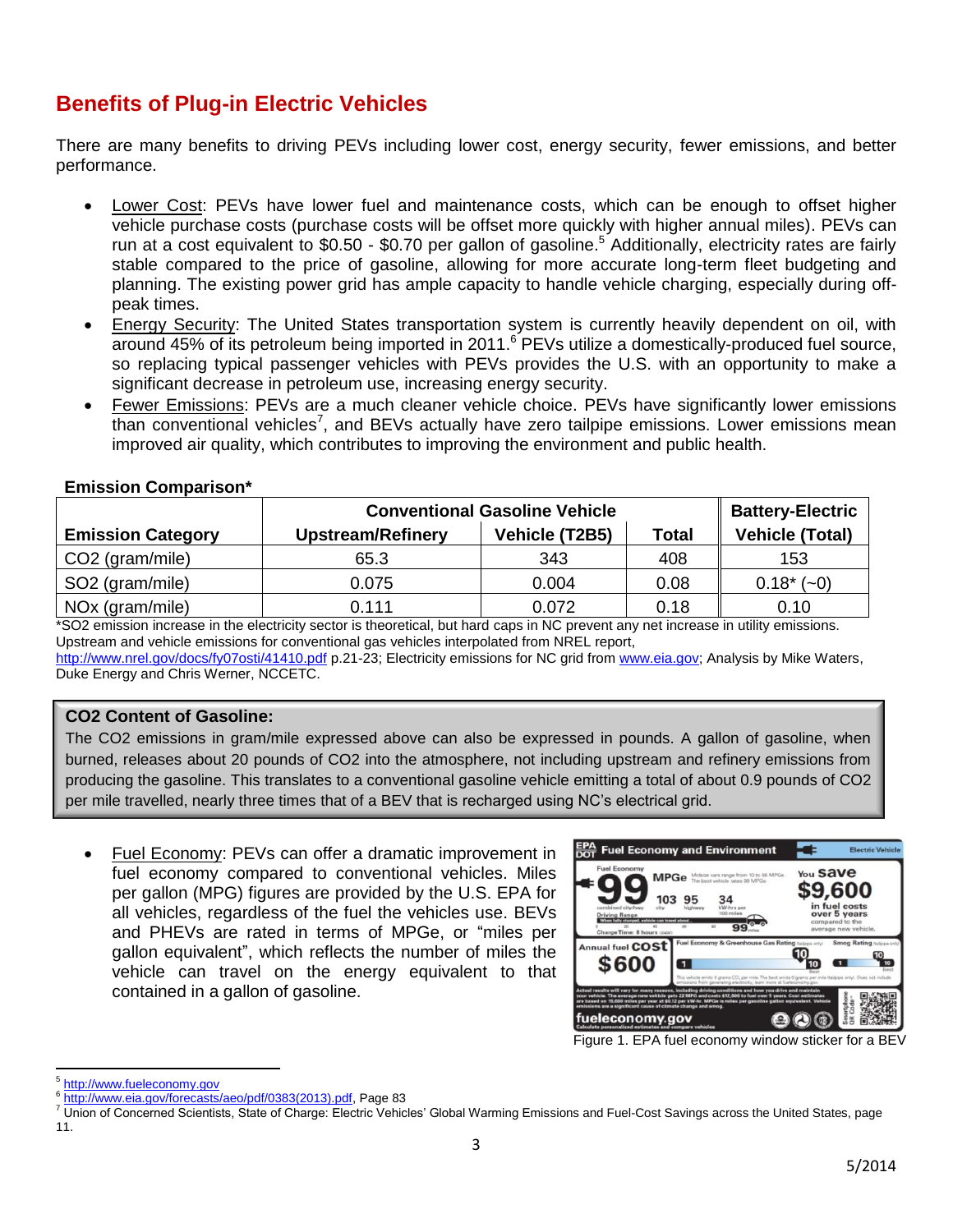Better Performance: PEVs are designed to operate at a high level of performance, and will meet or exceed the expectations of U.S. drivers through improved acceleration and favorable handling characteristics, as well as quiet operation. This has been demonstrated through various recognitions and awards, such as the Chevy Volt topping the Consumer Reports' Annual Owner Satisfaction Survey in 2011 and 2012.

## **Electricity Providers and Sources in North Carolina**

Electric vehicles use electricity as a fuel source and receive it in a similar way as residential, commercial and industrial properties. North Carolina generates its electricity primarily from coal and nuclear, with smaller amounts of hydroelectric, natural gas and other renewable sources such as solar, wind and biomass. The U.S. Energy Information Administration indicates that North Carolina has decreased its use of coal as an energy source from 62% in 2001 to 44% in 2012 (North Carolina Net Electricity Generation by Source information)<sup>8</sup>. Several more coal plants are expected to be retired in the coming years, to be replaced by natural gas combined cycle plants, shifting the fuel mix even further toward cleaner sources.



Figure 2. North Carolina Net Electricity Generation by Source, comparison 2001, 2012<sup>9</sup>

North Carolina benefits from both policy- and market-driven initiatives that aim to continue the shift to cleaner electricity generation that increases the use of renewable sources of energy. In 2002, the NC Clean Smokestacks Act was enacted with the support of North Carolina's electric utilities and has contributed to a significant reduction of emissions related to coal generation. In 2007, North Carolina became the first state in the Southeast to adopt a Renewable Energy and Energy Efficiency Portfolio Standard (REPS), which requires that electric utilities obtain a portion of their energy through renewable energy resources or energy efficiency measures.<sup>10</sup> In a market-driven initiative, electric utility customers have the ability to help mitigate greenhouse gas emissions by purchasing renewable energy via NC GreenPower, an independent nonprofit organization established by the NC Utilities Commission. NC GreenPower supports electrical generation from renewable energy sources such as solar, wind, and organic matter.<sup>11</sup>

 $\overline{\phantom{a}}$ <sup>8</sup> Electricity Data,<http://www.eia.gov/electricity/data.cfm>

<sup>9</sup> Electricity Data,<http://www.eia.gov/electricity/data/browser/#/topic/0?agg=2>

<http://www.ncuc.commerce.state.nc.us/reps/reps.htm>

<sup>&</sup>lt;sup>11</sup> NC GreenPower Website,<http://www.ncgreenpower.org/about>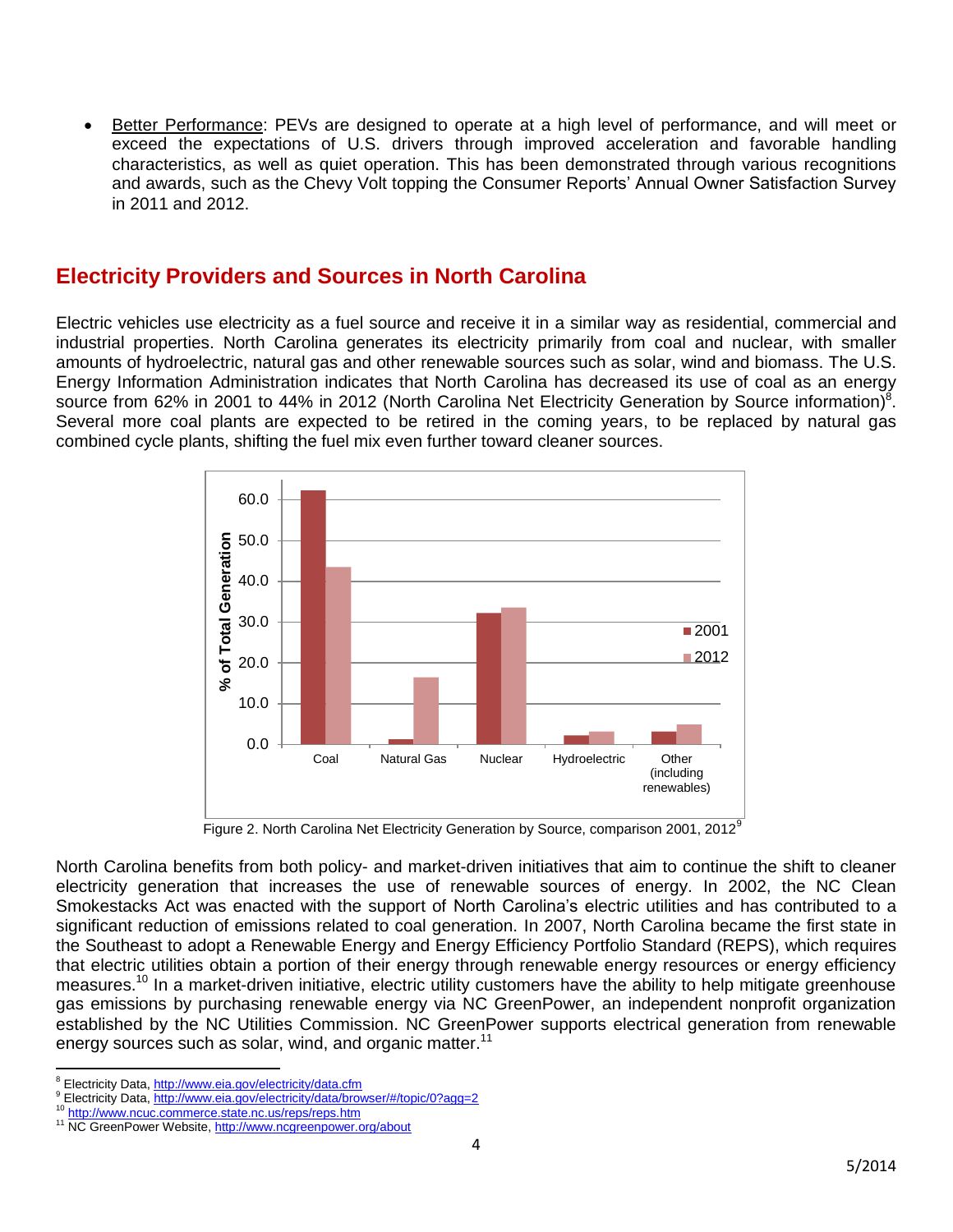# <span id="page-4-0"></span>**Applications, Available Vehicles, Vendors in the NC Market**

#### **Light Duty Vehicles**

There are numerous hybrid electric vehicles (HEVs) commercially available.<sup>12</sup> At the end 2013, there are 14 models of battery electric (BEV) and plug-in hybrid electric vehicles (PHEV) available nationally, the Chevrolet Volt and the Nissan LEAF being the two most popular. North Carolina has eight of the overall 14 PEVs vehicles available for direct sale in the state and their costs are shown in the Table 1 below.



| <b>Electric Vehicle Costs in North Carolina</b> |                                |  |  |  |  |
|-------------------------------------------------|--------------------------------|--|--|--|--|
| Make and Model                                  | Lowest Starting Manufacturer's |  |  |  |  |
|                                                 | Suggested Retail Price (MSRP)* |  |  |  |  |
| <b>Battery Electric Vehicles</b>                |                                |  |  |  |  |
| 2014 Chevrolet Spark EV                         | \$26,685                       |  |  |  |  |
| 2014 Ford Focus EV                              | \$35,170                       |  |  |  |  |
| 2014 Mitsubishi i-MieV                          | \$22,995                       |  |  |  |  |
| 2014 Nissan Leaf                                | \$28,800                       |  |  |  |  |
| 2013 Tesla Model S                              | \$69,900                       |  |  |  |  |
| <b>Plug-in Hybrid Electric Vehicles</b>         |                                |  |  |  |  |
| 2014 Chevrolet Volt                             | \$34,185                       |  |  |  |  |
| 2014 Ford C-Max Energi                          | \$32,950                       |  |  |  |  |
| 2014 Ford Fusion Energi                         | \$34,700                       |  |  |  |  |

Table 1. Electric Vehicle Cost. \*These vehicles are available for a federal tax credit up to \$7,500 based on battery size.*<sup>13</sup> Many of these vehicles offer leasing options for fleets (including government fleets).*

For vehicle comparisons on all available HEVs, BEVs, and PHEVs, visit the US Department of Energy Alternative Fuels Data Center at [http://www.afdc.energy.gov/calc/.](http://www.afdc.energy.gov/calc/)

#### **Medium-Heavy Duty Vehicles**

 $\overline{a}$ 

The medium-heavy duty vehicle options for hybrid and plug-in electric include school, shuttle, and transit buses, as well as refuse and vocational trucks, vans, and tractor trailers. For additional information regarding different manufactures, vehicle types, models, applications, and fuel types, visit: [http://www.afdc.energy.gov/vehicles/electric\\_availability.html;](http://www.afdc.energy.gov/vehicles/electric_availability.html)

[http://www.afdc.energy.gov/uploads/publication/medium\\_heavy\\_duty\\_guide.pdf.](http://www.afdc.energy.gov/uploads/publication/medium_heavy_duty_guide.pdf)

#### **State of North Carolina Motor Fleet Contract**

The NC Department of Administration Division of Purchase and Contract has a term contract [\(http://www.pandc.nc.gov/070a.pdf\)](http://www.pandc.nc.gov/070a.pdf) for passenger vehicles from which all state agencies purchase their fleets. Additionally, some municipalities and local governments can procure vehicles through the State Contract. Among 2014 vehicles available for purchase are two hybrid-electric vehicles, the Ford Fusion Hybrid SE for \$23,148 and the Toyota Prius C for \$19,571. There is an additional contract provided for the use of neighborhood electric vehicles (NEV) by state agencies. The contract includes 14 different battery operated NEVs that are available for purchase.



<sup>&</sup>lt;sup>12</sup> Hybrid electric vehicle information resources: [www.HybridCars.com,](http://www.hybridcars.com/)<http://www.afdc.energy.gov/data/10301>; [http://nccleantech.ncsu.edu/wp](http://nccleantech.ncsu.edu/wp-content/uploads/Clean-Transportation-Technology-Industry-Directory.pdf)[content/uploads/Clean-Transportation-Technology-Industry-Directory.pdf](http://nccleantech.ncsu.edu/wp-content/uploads/Clean-Transportation-Technology-Industry-Directory.pdf)

oontent/uploads/Clean-Transportation-Technology-muustry-Directory.pur<br><sup>13</sup> Plug in electric drive vehicle credit, <u>http://www.irs.gov/Businesses/Plug-In-Electric-Vehicle-Credit-(IRC-30-and-IRC-30D)</u><br>—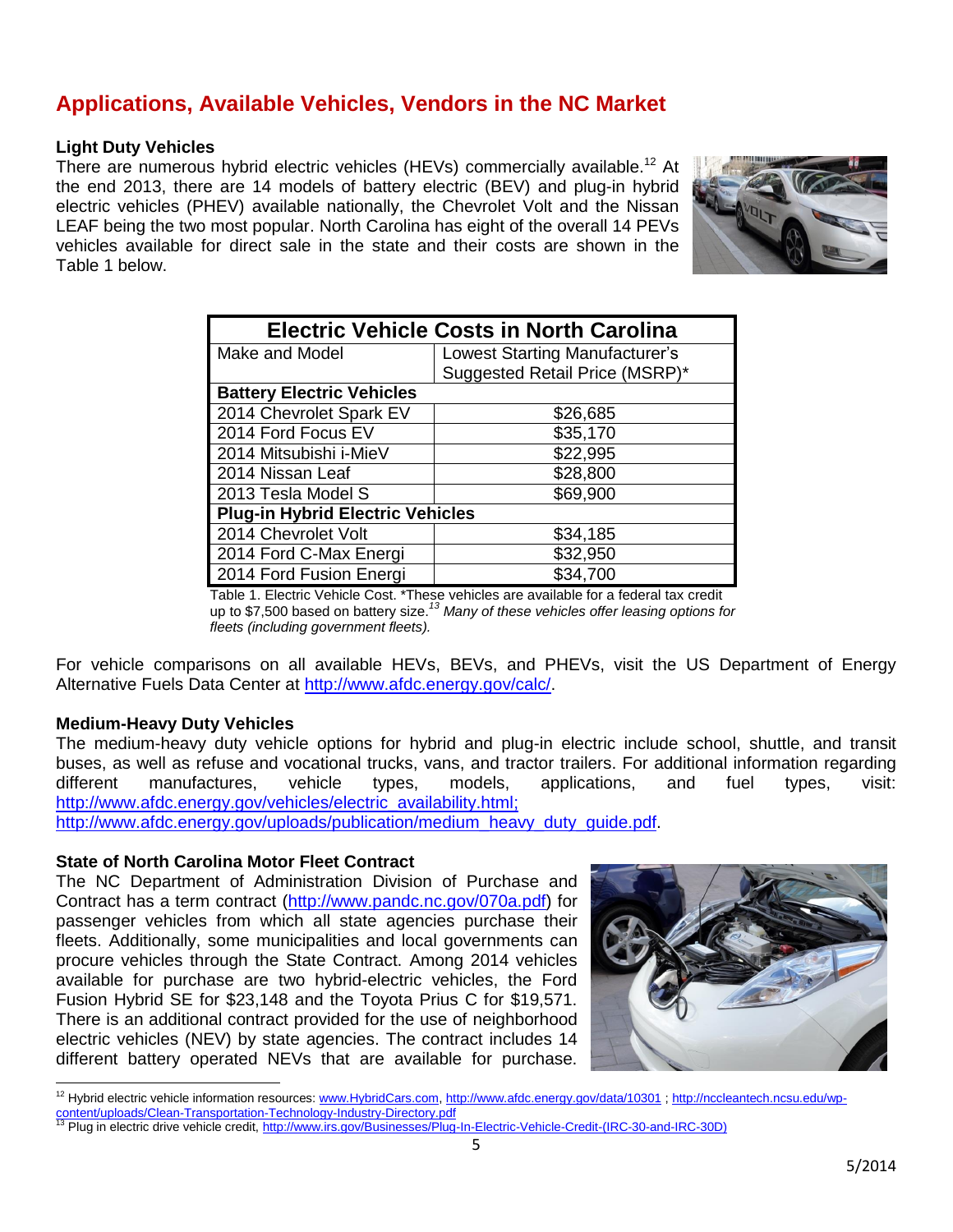Numerous state agencies and universities are utilizing neighborhood vehicles on-site. As of 2012, UNC-Charlotte had 126, UNC-Greensboro had 35, UNC-Chapel Hill had 26 and Fayetteville State University has 17. The North Carolina Department of Environment and Natural Resources had the most of all the state agencies with 10, and has plans to add more. For specific information regarding these vehicles please visit: [http://www.doa.state.nc.us/PandC/070n.pdf.](http://www.doa.state.nc.us/PandC/070n.pdf) Currently there are no plug-in electric vehicles (PEVs) available on the state contract, but the Nissan Leaf and Chevy Volt have both been on the contract in the past. If state agencies are interested in purchasing plug in electric vehicles they should request that [Department](http://www.doa.state.nc.us/pandc/assign.aspx) of [Administration Purchasing and Contracing Division](http://www.doa.state.nc.us/pandc/assign.aspx) include specific language in state passenger vehicle bids. Refer to the current list of alternative fuel vehicle options on the State Purchasing Contract for the most up to date information [\(http://nccleantech.ncsu.edu/clean-transportation/get-involved/alternative-fuel-implementation](http://nccleantech.ncsu.edu/clean-transportation/get-involved/alternative-fuel-implementation-toolkit/)[toolkit/,](http://nccleantech.ncsu.edu/clean-transportation/get-involved/alternative-fuel-implementation-toolkit/) click on State Contract Bid Calendar).

# <span id="page-5-0"></span>**Infrastructure Options**

#### **Electric Vehicle Charging options and availability<sup>14</sup>**

With the increasing market adoption of PEVs, there is a need for electric vehicle supply equipment (EVSE), most commonly referred to as charging stations. Charging stations are the refueling locations for electric vehicles, ranging in style and charging levels and subject to specific standards and codes. The main purpose of a charging station is to establish communication with the vehicle and to transfer power in the form of electricity to the PEV while providing proper grounding, shock protection, overload protection and general safety.



There are four levels of charging, offering a range in charge time and infrastructure simplicity, however only three are widely used in the United States and North Carolina.

- Level 1
	- $\circ$  120 Volts Alternating Current (VAC), 15 or 20 Amp (A) circuit based on the standard U.S. home outlet
	- $\circ$  Will take the longest time 8 to 10 hour typical re-charge<sup>15</sup>
	- $\circ$  Provides approximately 4.5 miles range per hour of charging
	- $\circ$  Least expensive to install. Uses amount of power similar to a hair dryer or microwave
	- $\circ$  Suited for low-speed NEVs and some PEVs with short electric-only range; may also be well suited for locations where a PEV will be parked for extended periods (overnight/days/weeks) and locations to which PEVs commute from a short distance
	- $\circ$  A good fit for residential charging (where vehicles are often parked overnight), and for some workplace charging scenarios depending on employee commutes and driving behaviors.
- Level 2
	- $\circ$  208/240 VAC, 80 A maximum current (100 A circuit)
	- $\circ$  Uses amount of power similar to large appliances, such as air conditioners or clothes dryers
	- $\circ$  Requires 2 to 3 hour typical re-charge<sup>16</sup>
	- o Provides approximately 26 miles range per hour of charging
	- $\circ$  A good fit for workplace charging scenarios where most employees have longer commutes and/or use their vehicles periodically throughout the work day.
- DC Fast Charge
	- o 480 Volts Direct Current (VDC), 100 A (and up) fast charge

 $\overline{a}$ <sup>14</sup> Advanced Energy, "Charging Installation Handbook for Electrical Contractors and Inspectors" (2011) 7.

<sup>15</sup> Estimated charge time based on a vehicle utilizing 40 miles of electric-only driving between charges.

<sup>&</sup>lt;sup>16</sup> Estimated charge time based on a vehicle utilizing 40 miles of electric-only driving between charges.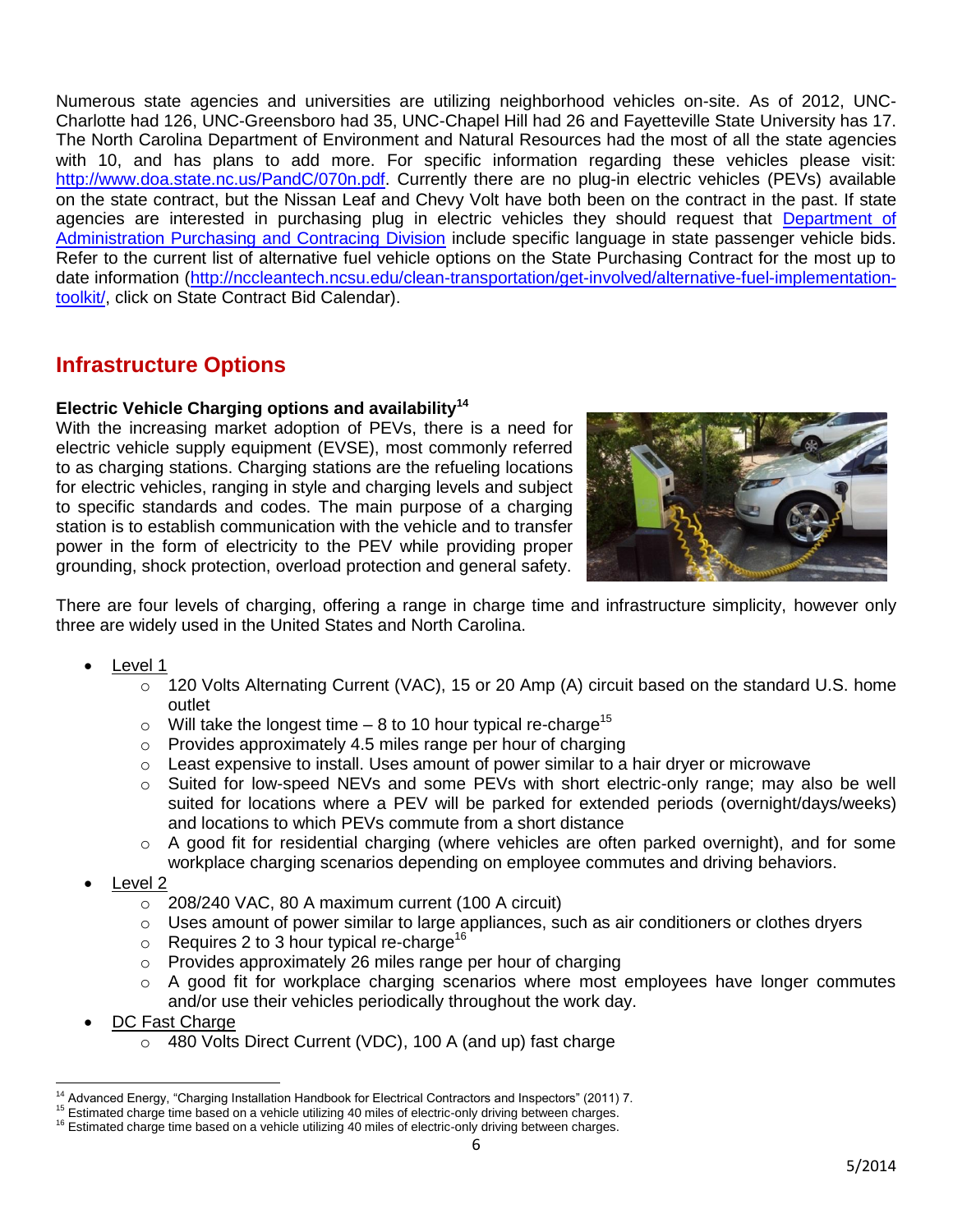- o 80% charge in approximately 30 minutes
- o Provides up to 40 miles range per 10 minutes of charging

There are multiple options for locating electric vehicle charging stations in North Carolina, and the Alternative Fuels Data Center has an infrastructure map showing each charging station including type [\(AFDC NC EVSE](http://www.afdc.energy.gov/locator/stations/results?utf8=%E2%9C%93&location=North+Carolina&filtered=true&fuel=ELEC&owner=all&payment=all&ev_level1=true&ev_level2=true&ev_dc_fast=true&radius_miles=5)  [map\)](http://www.afdc.energy.gov/locator/stations/results?utf8=%E2%9C%93&location=North+Carolina&filtered=true&fuel=ELEC&owner=all&payment=all&ev_level1=true&ev_level2=true&ev_dc_fast=true&radius_miles=5). As of February 2014, there are currently 197 public electric vehicle charging stations in North Carolina and that number increases to 266 when private stations are included. In addition, the National Renewable Energy Laboratory released a smartphone application with the same information that you can download by clicking [here.](https://itunes.apple.com/us/app/alternative-fueling-station/id718577947)



Figure 3. Screen shot of the AFDC electric vehicle charging station map output for North Carolina, taken May 2014.

#### **Charging Station Manufacturers and Pricing**

The number of companies offering electric vehicle charging hardware and service is continually expanding. There are several resources for potential consumers to identify and research charging infrastructure availability and vendors:

- [http://www.goelectricdrive.com/index.php/charging/ch](http://www.goelectricdrive.com/index.php/charging/charging-equipment-virtual-showroom-new-ged) [arging-equipment-virtual-showroom-new-ged:](http://www.goelectricdrive.com/index.php/charging/charging-equipment-virtual-showroom-new-ged) The Charging Equipment Showroom is representative of Electric Drive Transportation Association member companies in charging segment. All products listed on this site are presented as listed with a nationally recognized testing laboratory. GoElectricDrive does not endorse or recommend a specific product.
- [http://www.advancedenergy.org/portal/evse/:](http://www.advancedenergy.org/portal/evse/) Advanced Energy reviews, analyzes, and evaluates technical information submitted by commercial vendors and service providers and provides that information here. The EVSEs can be categorized by company, charging level, and mounting type.
- [http://www.pluginamerica.org/accessories:](http://www.pluginamerica.org/accessories) This tracker focuses on latest revision SAE J-1772 and CHAdeMO compliant units that are designed for North American commercial and residential endusers. Prices shown are base (no options) equipment

#### **Charger Plugs (SAE J1772, CHAdeMO, Combo)**

station manufacturers use the J1772 as the **it is important to locate the EVSE as close as close as close as close as close as close as close as close as c** The SAEJ1772 plug and inlet is the universal standard for AC Level 1 and 2 charging. All passenger EV and Level 1 and 2 charging

 $\sigma$  the power supply as power supply as power supply as  $\sigma$ For DC fast charging, there are still competing standards wherein different vehicles may require different plugs and inlets. The Nissan Leaf and Mitsubishi i MiEV use the CHAdeMO/TEPCO standard, Tesla uses their own proprietary fast charging plug/inlet, and some automakers have adopted other competing standards for DC fast charging. Ford is waiting to offer a DC fast charging option until there is a universally accepted plug/inlet standard for this service. The SAE J1772 Combo connector is based on the SAE J1772 Level 1 and Level 2 plug/inlet, would allow drivers to charge with either AC or DC, and is used by the Chevy Spark and BMW i3. With slight modification, the Nissan Leaf and Chevy Volt could also use this plug, and in 2012 seven car makers agreed to use the Combo plug.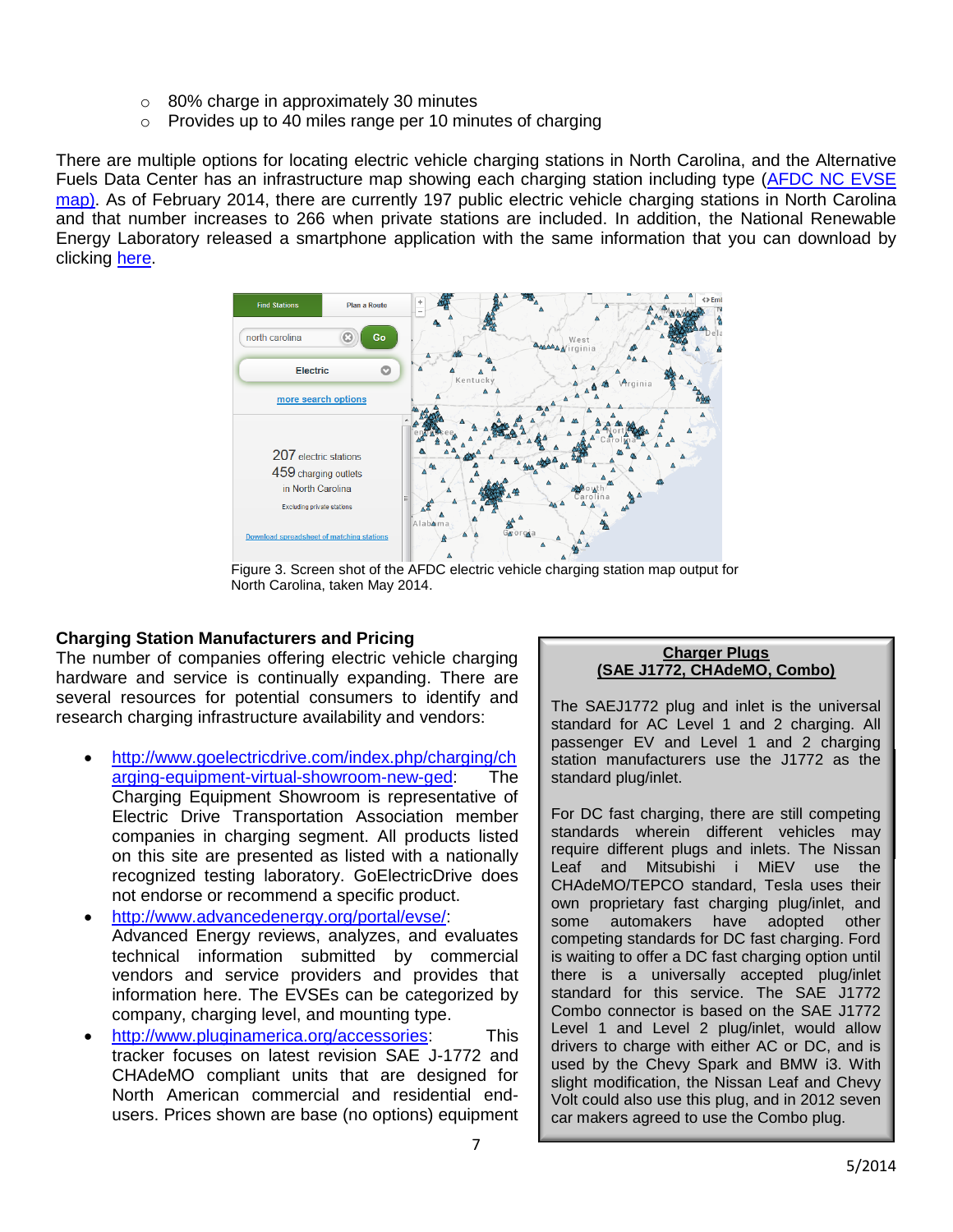only (some vendors require that installation be done by their own contractors) and are before any applicable credits or rebates.

- Clean Transportation Technology Industry Directory: [http://nccleantech.ncsu.edu/wp](http://nccleantech.ncsu.edu/wp-content/uploads/Clean-Transportation-Technology-Industry-Directory.pdf)[content/uploads/Clean-Transportation-Technology-Industry-Directory.pdf,](http://nccleantech.ncsu.edu/wp-content/uploads/Clean-Transportation-Technology-Industry-Directory.pdf) this document provides the contact information of EVSE companies from around the United States that serve the North Carolina market.
- State Contract Bid Calendar: [https://docs.google.com/spreadsheet/ccc?key=0AugCe0upK](https://docs.google.com/spreadsheet/ccc?key=0AugCe0upK-zodElNTFEwMHc0azd3YUVlVWl6Um9tNVE&usp=sharing#gid=1)[zodElNTFEwMHc0azd3YUVlVWl6Um9tNVE&usp=sharing#gid=1,](https://docs.google.com/spreadsheet/ccc?key=0AugCe0upK-zodElNTFEwMHc0azd3YUVlVWl6Um9tNVE&usp=sharing#gid=1) this document provides information about the EVSEs available for purchase from the state contract.

The cost of level 1 or 2 EVSE for commercial use can range from \$1,000 to \$5,000.<sup>17</sup> The cost of installing a commercial AC Level 2 charging unit for use by fleet vehicles is typically between \$1,500 and \$5,000. Data collected for the *NC PEV Roadmap<sup>18</sup>* indicates the average cost in North Carolina to install a charging station is approximately \$2,000 for a wall mount, ~\$3,000 for a single pedestal unit, and ~\$4,000 for a dual cord pedestal unit.<sup>19</sup> Note that there may be a range in these costs and they are very specific to the power supply and location of a given site.

#### **Fleet Charging<sup>20</sup>**

For fleet charging it is important to determine the number and power level of charging stations required by estimating the size and electrical requirements of your PEV fleet over the next few years. The NC PEV Roadmap assesses fleet charging for PEVs. Below is information identified through the Roadmap on the findings. PEV fleets can reduce operating costs and assist compliance with government transportation emissions requirements. Common charging station installation challenges for fleet charging include:

#### *Parking Location*

To identify the best-fit installation location:

- Assess the available vehicle charging station options
- Consider the planned parking scenario and time-of-use

When considering eventual expansion of a PEV fleet, add extra electrical capacity to support future charging station locations. It is usually less expensive to install extra electrical capacity during initial construction than to modify the site later.

#### *Utility Access*

 $\overline{a}$ 

In most fleet applications, AC Level 2 charging is recommended for fleet charging as it can minimize charging time, maximize vehicle utilization, and efficiently make use of charging infrastructure. Typically this would require a 208/240 volt, 40 amp circuit for each charging station. A single DC Fast Charge station might also suffice in the right vehicle applications where vehicles are simply rotated through the unit to keep fully charged. On the other end, Level 1 charging or low power AC Level 2 charging may work in certain fleet situations where the vehicles can achieve their limited fixed routes within a full charge on a daily basis and then have sufficient time to recharge overnight. In all cases, sites should be evaluated for existing power capacity and proximity to the nearest electrical supply panel.

In some cases, an upgrade to the existing electrical service may be required for the additional load of vehicle charging. Work with the organization's facilities manager to determine the building's electrical capacity. If an electrical service upgrade is needed, installation costs may be significant.

<sup>&</sup>lt;sup>17</sup> Accessory Tracker[, http://www.pluginamerica.org/accessories](http://www.pluginamerica.org/accessories)

<sup>&</sup>lt;sup>18</sup> [http://www.advancedenergy.org/portal/ncpev/readiness\\_plans.php;](http://www.advancedenergy.org/portal/ncpev/readiness_plans.php) The NC PEV Roadmap is a planning project allowing for the creation of a statewide plug-in electric vehicle readiness plan.

<sup>19</sup> "Plug-in Electric Vehicle (PEV) Roadmap for North Carolina" (February 2013), 55, 63

<sup>&</sup>lt;sup>20</sup> "Plug-in Electric Vehicle (PEV) Roadmap for North Carolina" (February 2013), 61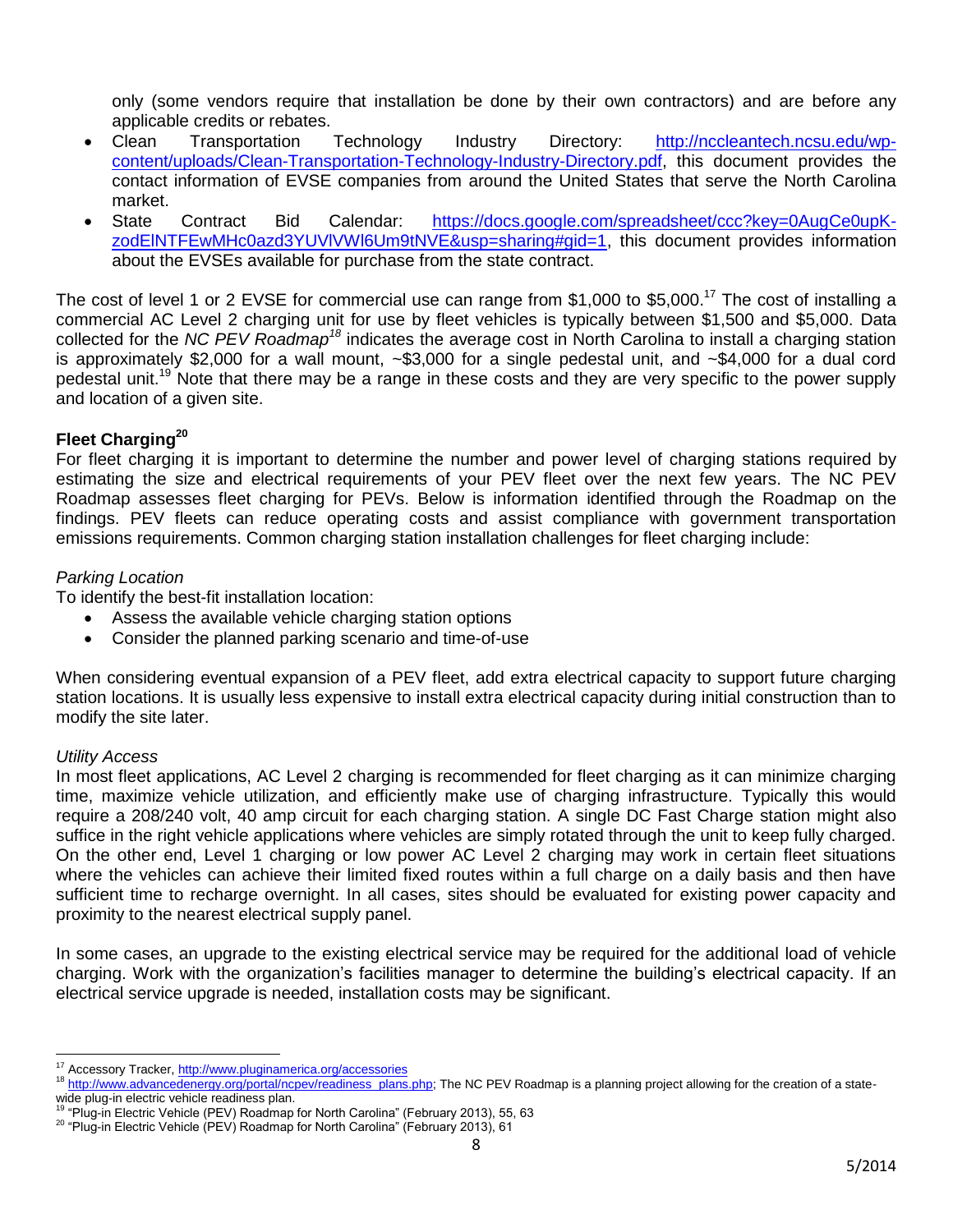#### *Electric Rates*

Check with the local utility provider to see if a commercial time of use rate or load control incentive is available. In late 2013, Duke Energy started a Home Time-of-Use Rate pilot program for their customers. Under this program, you pay a higher rate during times of the day when demand for electricity is higher, and a lower rate during times when demand for electricity is lower. By charging a vehicle at home during off peak times, you could save money on your electric bill. Restricting vehicle charging to off-peak times may help keep utility costs low.

*Resources for Charging Station Installation Recommendations and Best Practices*

Resources for Installation Recommendations and Best Practices

- Advanced Energy's Charging Station Installation Handbook for Electrical Contractors: <http://www.advancedenergy.org/brilliance/post/transportation-initiatives-guides>
- Clean Cities Plug-in Electric Vehicle Handbook for Electrical Contractors and Clean Cities Plug-in Electric Vehicle Handbook for Fleet Managers: [www.afdc.energy.gov/publications](file:///C:/Users/kdrye/AppData/Local/Microsoft/Windows/Temporary%20Internet%20Files/Content.Outlook/CR8CI4F5/www.afdc.energy.gov/publications)
- Electric Drive Transportation Association/Go Electric Drive Fleet Charging: [www.goelectricdrive.com/index.php/fleet-charging](file:///C:/Users/kdrye/AppData/Local/Microsoft/Windows/Temporary%20Internet%20Files/Content.Outlook/CR8CI4F5/www.goelectricdrive.com/index.php/fleet-charging)
- Electrification Coalition Fleet Electrification Roadmap: [www.electrificationcoalition.org/policy](file:///C:/Users/kdrye/AppData/Local/Microsoft/Windows/Temporary%20Internet%20Files/Content.Outlook/CR8CI4F5/www.electrificationcoalition.org/policy)<sup>21</sup>

## <span id="page-8-0"></span>**Barrier Busters**

There are both real and perceived barriers to fleet adoption of electric vehicles in North Carolina. The barriers exist across many fronts including customers, manufacturers, dealers, technology, charging infrastructure, and the electric grid. In 2012 a survey of fleet managers conducted for the *NC PEV Roadmap*, the top three perceived barriers as identified by the respondents were initial purchase price, new technology and vehicle choice. Below, some answers on how to address these barriers are provided.

#### *Initial Purchase Price*

In many cases, PEVs may have a higher purchase price than comparable conventional gasoline powered vehicles. However, because of the lower operating cost (reduced maintenance, lower fueling costs), PEVs may have an equivalent or reduced total cost of ownership. Fleet managers are encouraged to consider the total cost of ownership when deciding whether a PEV is a good fit for their operations.

Fleet adoption of PEVs is expected to grow faster in applications where the business case can be made to them. A new report from Pike Research that compared the total cost of ownership (TCO) of alternative and conventional fuel vehicles, showed that BEVs offer the lowest TCO for a majority of fleet applications in the United States, assuming that the operator is able to claim the \$7,500 federal tax credit. $22$  In addition, the plugin hybrid was projected to offer a lower TCO than the mid-sized gasoline sedan in most scenarios, especially for vehicles with a lifespan at or above 120,000 miles. According



Figure 4. Total cost of ownership comparison between the Chevrolet Volt (PHEV), Chevy Cruz, and Toyota Prius. Chart created by Electric Power Research Institute (EPRI), Source: NC PEV Roadmap.

 $\overline{a}$ <sup>21</sup> "Plug-in Electric Vehicle (PEV) Roadmap for North Carolina" (Fet

<sup>22</sup> [http://www.pikeresearch.com/newsroom/alternative-fuel-vehicles-offer-fleet-operators-lower-total-cost-of-ownershiphedge](http://www.pikeresearch.com/newsroom/alternative-fuel-vehicles-offer-fleet-operators-lower-total-cost-of-ownershiphedge-against-future-fuel-price-shocks)[against-future-fuel-price-shocks](http://www.pikeresearch.com/newsroom/alternative-fuel-vehicles-offer-fleet-operators-lower-total-cost-of-ownershiphedge-against-future-fuel-price-shocks)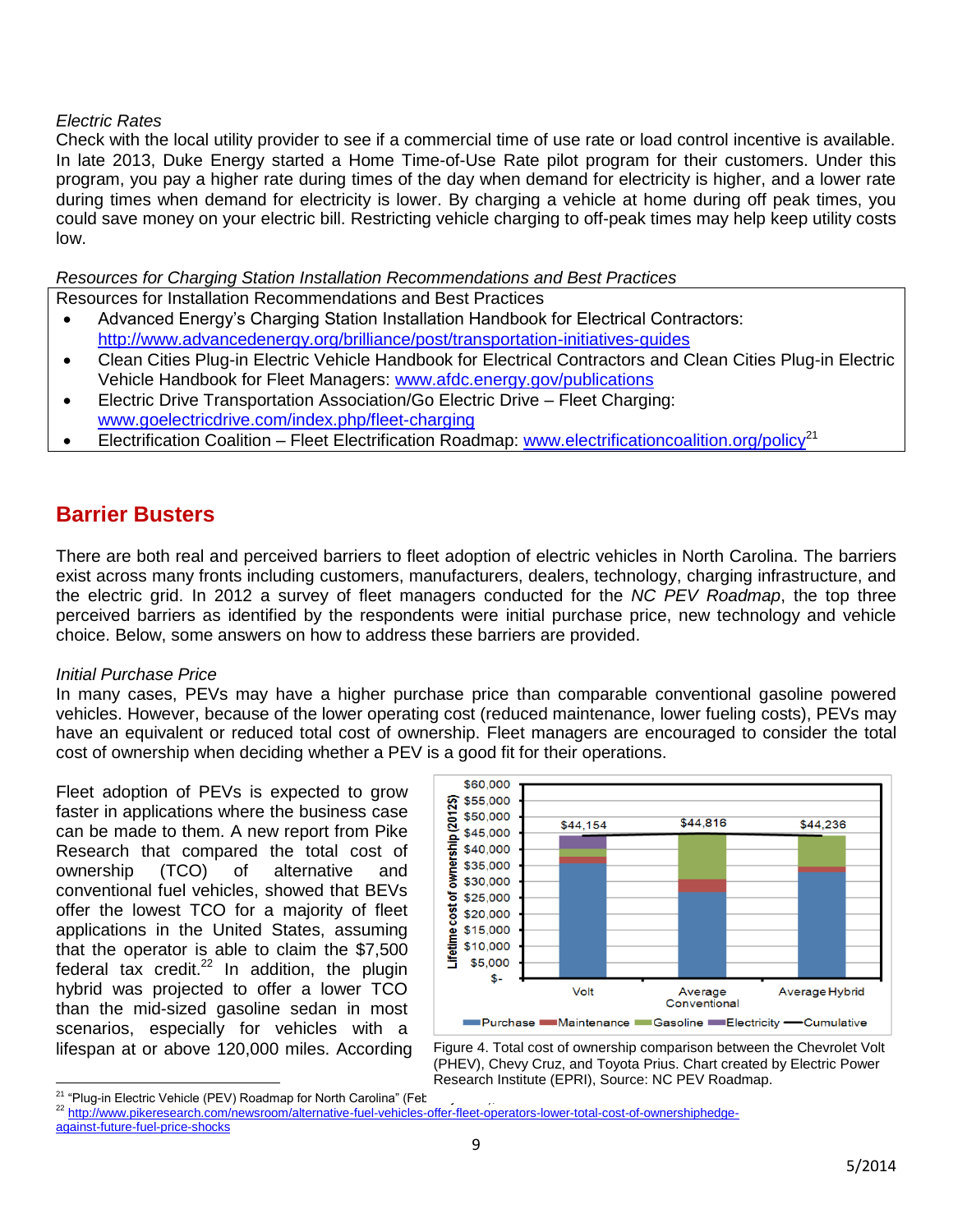to a total cost of ownership study by EPRI, PEVs can have a 2 to 6 year payback period, which can save fleets a significant portion of their operations and maintenance costs over a 10 year duty cycle.<sup>23</sup> Findings from a NC PEV Taskforce survey of fleet managers across North Carolina found that 65% of respondents utilized vehicles in the range of 7 to 10 years and 34% keep vehicles for 10 or more years, which allows for PEV total cost of ownership savings to accrue. If appropriate PEV applications can be identified, these findings suggest that a business case for PEV ownership can already be made to a significant portion of fleets in North Carolina.<sup>24</sup>

#### *New Technology*

There are a small percentage of people and businesses that have experience with electric vehicles. Even with those that do, their experience with new technology is limited. Current and future fleet managers will need information on performance, operation and maintenance, and charging infrastructure to assist in their understanding of the new technology associated with electric vehicles. The North Carolina Clean Energy Technology Center has a database of alternative fuel vehicle fleet users [\(http://nccleantech.ncsu.edu/clean](http://nccleantech.ncsu.edu/clean-transportation/alternative-fuels-user-database/)[transportation/alternative-fuels-user-database/\)](http://nccleantech.ncsu.edu/clean-transportation/alternative-fuels-user-database/) that highlights a few current fleets in NC that are utilizing PEVs and/or hybrids in their operations that may serve as a resource for those fleets looking for 'real world' experience in alternative fuel vehicle usage.

For organizations that are unable to take advantage of the up to \$7,500 tax credit for purchasing AFVs, such as local and state governments, vehicle and charging station manufacturers are offering competitive leasing options so that a fleet owner does not have to purchase the new technology. Additionally, a majority of manufacturers are offering vehicle warranties to help alleviate concerns that surround the introduction of new technology that does not have a long track record. For example, Nissan has a 60-month/60,000-mile electric vehicle system and 96-month/100,000-mile Lithium-Ion Battery warranty that are standard with the purchase of a new LEAF.

#### *Vehicle Choice*

 $\overline{\phantom{a}}$ 

In North Carolina today, there are eight light-duty plug-in electric vehicles available for purchase. There are approximately 40 medium and heavy duty plug-in electric vehicles available in the United States, many of which can be shipped to North Carolina fleets. Currently on the market, there are few all electric or BEV options compared to the entire vehicle market, however the variety of vehicles does provide different levels of range and style. In order to continue to overcome the limits to vehicle choice continued investment and support in research and development of electric vehicle technology is needed to improve their performance and reduce costs. To make the best choice among available vehicles, fleet managers are encouraged to review their usage and needs before selecting a PEV.

## <span id="page-9-0"></span>**Crunch the numbers: Vehicle cost calculators**

The Alternative Fuels Data Center has a Vehicle Cost Calculator [\(http://www.afdc.energy.gov/calc/\)](http://www.afdc.energy.gov/calc/) that will compare the costs of operating any vehicles from 1998 through 2014, allowing the user to see the direct cost benefits of owning and operating an electric car. It allows the user to see results based on annual fuel use, annual electricity use, annual fuel/electricity cost, annual operating cost, cost per mile, and annual emissions (lbs  $CO<sub>2</sub>$ ). The calculator also includes a graph showing the cumulative cost of ownership by year for each vehicle evaluated. The cumulative cost of ownership includes fuel, tires, maintenance, registration, license, insurance, and loan payment. The tool assumes a five-year loan with a 10% down payment. Year one on the graph represents the 10 percent down payment plus the first year's total operating costs. For more information on this graph and other calculations, visit the assumptions page [\(http://www.afdc.energy.gov/calc/cost\\_calculator\\_methodology.html\)](http://www.afdc.energy.gov/calc/cost_calculator_methodology.html).

<sup>&</sup>lt;sup>23</sup> Plug-in Electric Vehicle Roadmap for North Carolina, page 36[. http://www.advancedenergy.org/portal/ncpev/readiness\\_plans.php](http://www.advancedenergy.org/portal/ncpev/readiness_plans.php)

<sup>&</sup>lt;sup>24</sup> Asheville Area Plug-in Electric Vehicle Plan[, http://cleanvehiclescoalition.org/pdfs/Chapter3-VehicleDeployment.pdf,](http://cleanvehiclescoalition.org/pdfs/Chapter3-VehicleDeployment.pdf) page 55.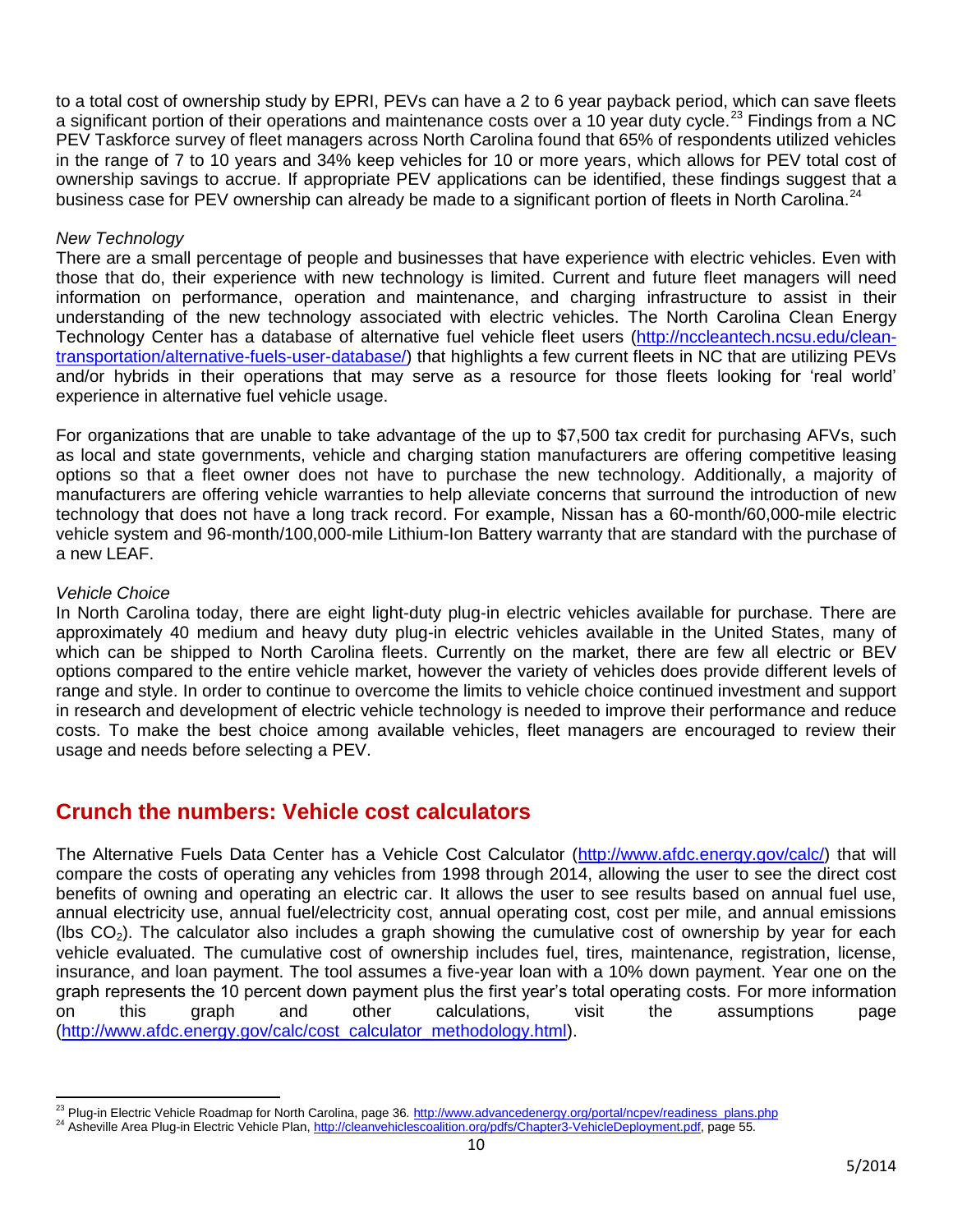Using this calculator, the payback period for the additional cost of the LEAF was approximately 6 years with 10-year total cost of ownership of approximately \$57,000 for the 2013 LEAF (purchase price \$28,800) and \$63,000 for the 2013 Sentra (purchase price \$19,820).<sup>25</sup> It should be noted that this analysis did not assume the applicability of any tax credits, which can further reduce the payback period to less than a year in the case of a \$7,500 federal credit. The table and Figure below shows sample calculator outputs:

|                              | Sentra   | LEAF     |
|------------------------------|----------|----------|
| <b>Purchase Price</b>        | \$19,280 | \$28,800 |
| Annual                       | \$1852   | \$446    |
| <b>Fuel/Electricity Cost</b> |          |          |
| Annual Operating             | \$4452   | \$2812   |
| Cost                         |          |          |
| Cost per Mile                | \$0.24   | \$0.15   |
| Annual Emissions             | 13292    | 7017     |
| lb. CO <sub>2</sub>          |          |          |



The North Carolina Clean Energy Technology Center (NCCETC) also offers a [Vehicle Cost Calculator](http://nccleantech.ncsu.edu/wp-content/uploads/Alternative-Fuel-Vehicle-Cost-Calculator1.xlsx) that can be used to compare a baseline fleet to a potential alternative fuel replacement fleet. Inputs include average vehicle miles per gallon, fuel costs, vehicle costs, charging infrastructure costs, and training costs. It also offers the option to include vehicle and/or charging infrastructure financing. This calculator returns fuel cost per mile, net present value (based on cost of capital rate), cumulative savings, return on investment, and payback period.

There are a number of fleet management solutions that can help optimize a fleet's performance on safety, utilization, customer service and cost, by monitoring and tracking many vehicle parameters and statistics. Some of these solutions, such as Fleet Carma, offer electric vehicle metrics features that can help fleet managers make appropriate selection of electric vehicles and charging infrastructure.<sup>26</sup>

## <span id="page-10-0"></span>**North Carolina PEV Case Study**

While individual consumers have adopted PEVs a higher rate than when conventional hybrids were first rolled out, use of PEVs in fleet applications is still relatively new. In North Carolina, there are a handful of public fleets that have incorporated a small number of PEVs into their fleets. Details regarding PEV adoption by the City/County of Durham NC, including motivation, factors tied to the decision, lessons learned and the overall experience, can be found at ["Electric Vehicle](http://nccleantech.ncsu.edu/wp-content/uploads/PEV-Case-Study2.pdf) Case Study". For additional case studies of fleets outside of North Carolina using electric vehicles, visit the [Alternative Fuels Data Center website.](http://www.afdc.energy.gov/case) Additionally, the [Alternative Fuels User Database](http://ncsc.ncsu.edu/index.php/clean-transportation/alternative-fuels-user-database/) includes an online, searchable map that allows website visitors to learn more about some fleets in North Carolina that are already using alternative fuels, including plug-in electric vehicles. A few North Carolina fleets in the Database that have PEVs are:

- City of Asheville
- Buncombe County

 $\overline{\phantom{a}}$  $^{25}$  Assumptions include 18,300 miles per year (60-miles per weekday, plus 3,600 additional miles for special after-hours or weekend trips), gasoline price of \$3.45 per gallon, and NC rates for electricity. Comparing these vehicles using 15,000 miles per year, the payback period is 7.5 years, still within the

average fleet vehicle lifecycle.<br><sup>26</sup> Electric Vehicle Metrics, <u>http://www.fleetcarma.com/vehicle-analytics/electric-vehicle-metrics</u>